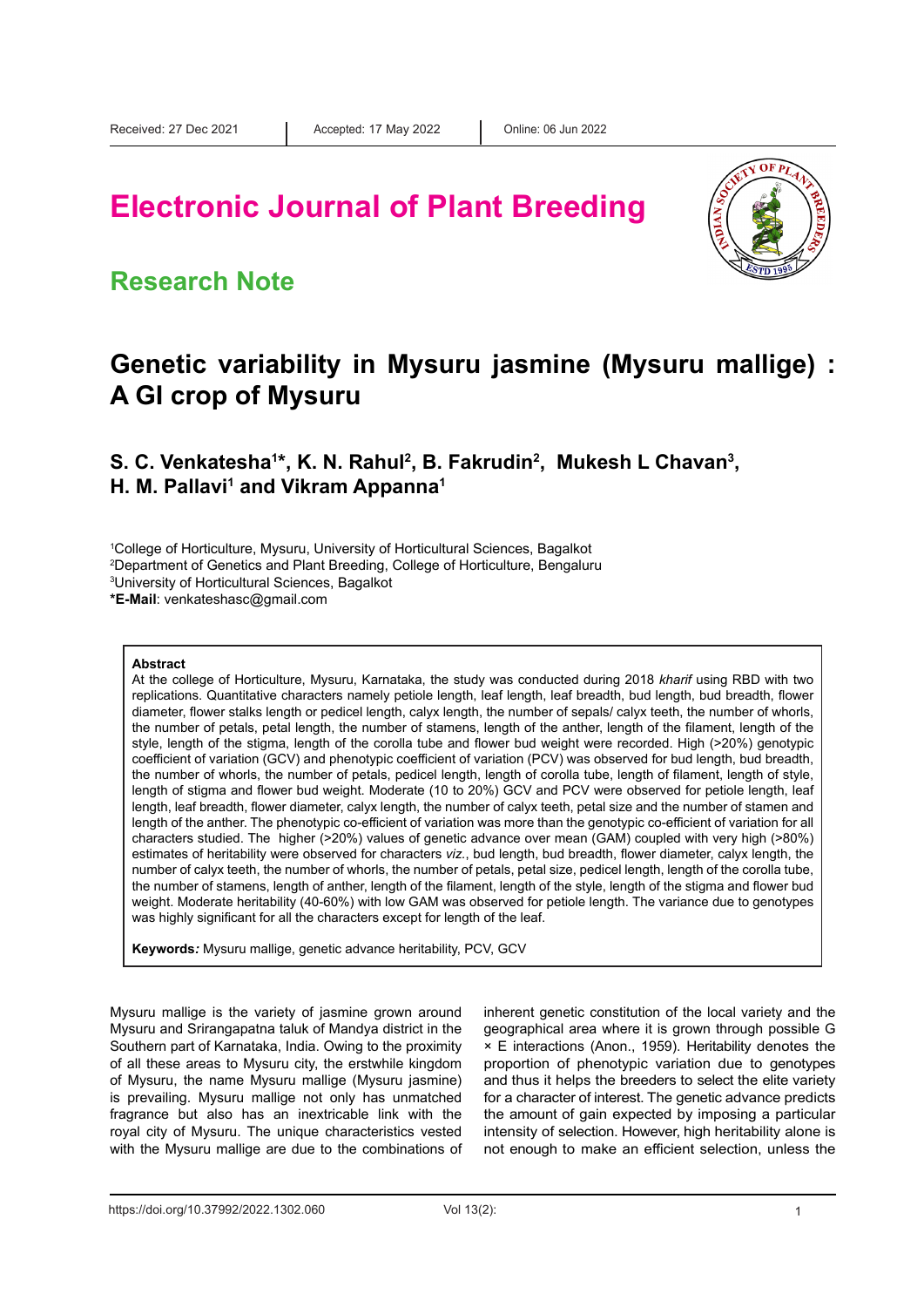At the college of Horticulture, Mysuru, Karnataka the study was conducted during 2018 *Kharif*. This study involved 30 Mysuru jasmine local collections, which were collected from Mysuru and its adjoining districts such as Mandya, Chamarajanagara, Hassan, Ramanagar and Bengaluru rural. The experiment was laid out in a randomized block design and replicated twice at a spacing of 1.2 m between rows and 1.2 m between plants. Observations were recorded for petiole length (mm), leaf length (mm), leaf breadth (mm), bud length (mm), bud breadth (mm), flower diameter (mm), flower stalks length or pedicel length (mm), calyx length (mm), the number of sepals/ calyx teeth, the number of whorls, the number of petals, petal length (mm), petal breadth (mm), the number of stamens, length of the anther (mm), length of the filament (mm), length of the style (mm), length of the stigma (mm), length of the corolla tube (mm) and flower bud weight (g).

extent of variability and heritability for yield and yield

components of Mysuru mallige.

Data were recorded on two competitive selected plants in each genotype per replications. Variability among the genotypes was studied using Analysis of Variance (ANOVA) as described by Singh and Narayanan (1993). A Genotypic and Phenotypic coefficient of variation (GCV and PCV) was calculated as suggested by Burton (1952). Broad sense heritability was calculated as suggested by Lush (1940), whereas genetic advance was calculated as suggested by Johnson *et al.* (1955). GA and GAM (Johnson *et al.,* 1955) were classified into three groups: low (0-10%), moderate (10.1-20%), and high (>20%). Robinson *et al.* (1949) classified heritability into three categories: low (0-30%), moderate (30.1-60%), and high (>60%).

ANOVA demonstrated significant variation among genotypes (**Table 1**). Petiole length varied from 2.48 to 5.66 mm, leaf length varied from 37.71 to 90.26 mm, leaf breadth varied from 24.75 to 57.95 mm, bud length varied from 7.49 to 15.50 mm, bud breadth varied from 5.18 to 11.61 mm, flower diameter varied from 15.37 to 46.74 mm, calyx length varied from 4.80 to 9.89 mm, the number of sepals varied from 7.0 to 14.5, the number of whorls varied from 1.0 to 7.0, The number of petals ranged from 7.0 to 50.0, the petal size ranged from 7.90 to 18.61mm, the pedicel length ranged from 3.37 to 14.21 mm, the length of the corolla tube ranged from 5.99 to 21.24 mm, the number of stamens ranged from 2.0 to 3.0, the anther length ranged from 1.9 to 5.09 mm, the filament length ranged from 3.90 to 16.53 mm, the style length ranged 1.81 to 7.20 mm, stigma length ranged from 2.82 to 6.84 mm and flower bud weight ranged from 0.06 g to 0.83 g.

The phenotypic coefficient of variation (PCV) was greater

than the genotypic coefficient of variation (GCV) for all of the characters except for the number of whorls and the number of stamens indicating that the environment has an effect on their expression. GCV values ranged between (12.11) and (73.85) for leaf length and the number of whorls. Bud length, bud breadth, the number of petals, pedicel length, length of corolla tube, length of filament, length of style, length of stigma, and the number of whorls had high PCV and GCV values. High PCV and moderate GCV values were observed for petiole length, leaf length, leaf breadth and flower diameter. This indicated that genotypes possessed a high degree of inherent variability for bud length, bud breadth, the number of petals, pedicel length, length of corolla tube, length of filament, length of style, length of stigma, petiole length, leaf length, leaf breadth, the number of whorls and flower diameter, making them ideal for selection. Earlier reports of Ajay *et al.* (2014) in Pigeonpea corroborate the findings of the present study that high PCV and high/moderate GCV indicate the presence of variability among genotypes and offers scope for further selection. Traits namely calyx length, the number of sepal, the number of petiole, the number of stamen, length of anther had moderate PCV and GCV values indicating that limited scope of selection for these traits.

Unless and until the heritability of phenotypic traits is understood, the genotypic coefficient of variation does not provide a precise indication of the level of genetic advantage to be expected (Narasimhulu *et al*., 2021). **Table 1** contains estimates of heritability in a broad sense for the nineteen traits examined and it ranged from 24.83 percent for leaf length to 100 percent for the number of whorls. Heritability estimates were higher for all the traits except leaf length and leaf breadth.

Heritability estimates along with genetic gain would be more useful than heritability alone in selecting the best individuals (Johnson *et al*., 1955). Therefore, it is essential to consider the predicted genetic advance along with heritability estimates as a tool in the selection programme for better efficiency. High heritability accompanied with a high genetic advance indicates that most likely the heritability is due to additive gene effects and selection may be effective. High heritability accompanied with a low genetic advance indicates non-additive gene action and selection for such traits may not be rewarding. Low heritability accompanied with a high genetic advance reveals that the character is governed by additive gene effects. Selection may be effective in such cases. Low heritability accompanied with a low genetic advance indicates that the character is highly influenced by environmental effects and selection would be ineffective. High heritability along with high GAM was recorded by all traits except leaf length and leaf breadth. Similar results were observed by Khan and Muthuswamy (1969), Khan *et al.* (1970), Gobade *et al.* (2017), Priyanka *et al. (*2017) and Tuppad *et al.* (2017) in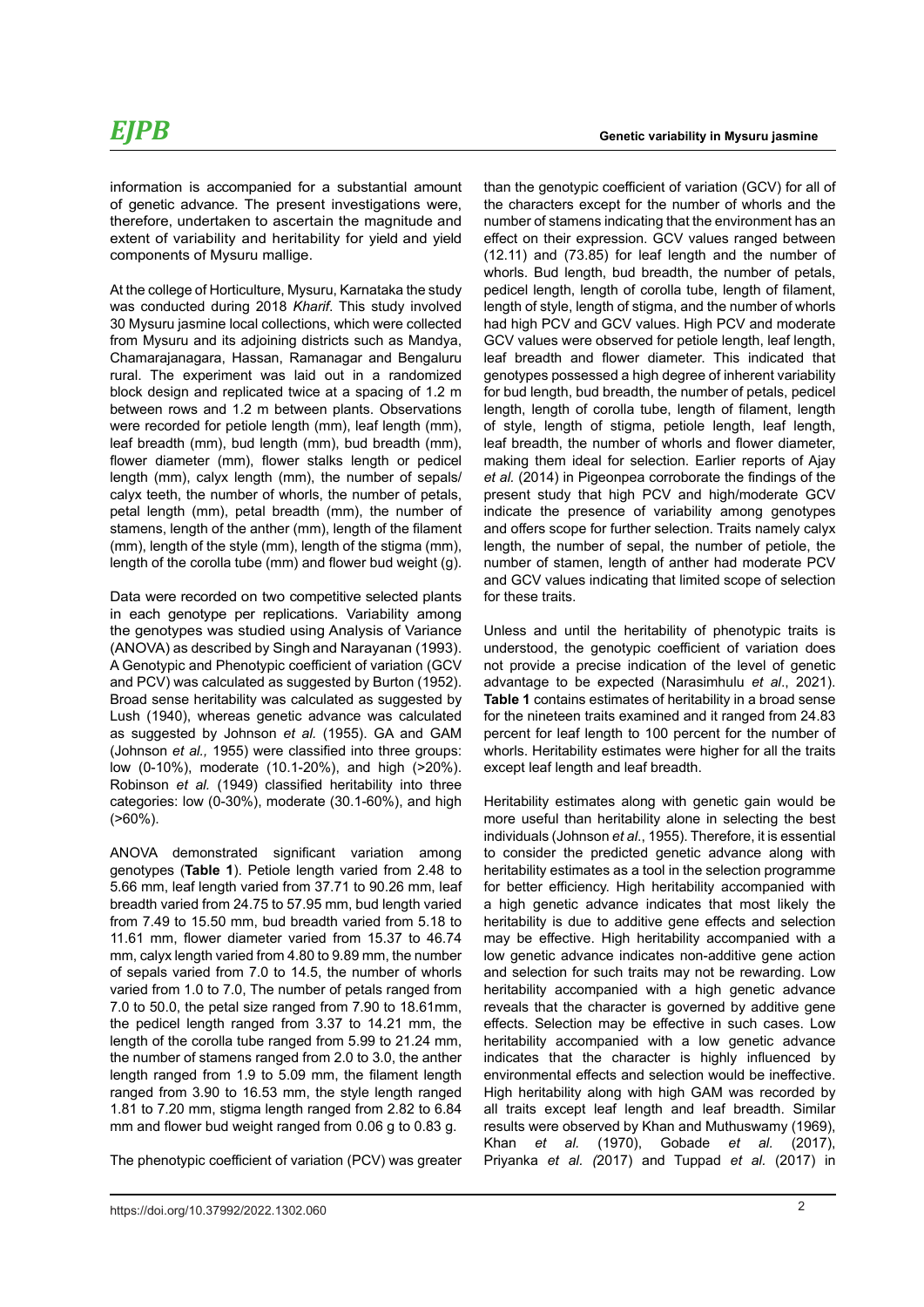## *EJPB*

|                |  |  |  |  | Table 1. Estimates of mean, heritability and genetic advance for growth parameters in local collections of |  |  |
|----------------|--|--|--|--|------------------------------------------------------------------------------------------------------------|--|--|
| Mysuru mallige |  |  |  |  |                                                                                                            |  |  |

| S. No. | <b>Characters</b>               | Mean ± SEm       | Range |                        | GV    | <b>PV</b> |       | GCV (%) PCV (%) | $h^2$ (%) | <b>GA</b> | <b>GAM</b> |
|--------|---------------------------------|------------------|-------|------------------------|-------|-----------|-------|-----------------|-----------|-----------|------------|
|        |                                 |                  |       | <b>Minimum Maximum</b> |       |           |       |                 |           |           | $(\%)$     |
| 1      | Petiole length (mm)             | $4.07 \pm 0.50$  | 2.48  | 5.66                   | 0.49  | 1.00      | 17.16 | 24.47           | 49.16     | 1.23      | 30.27      |
| 2      | Leaf length (mm)                | $61.29 \pm 9.12$ | 37.71 | 90.26                  | 55.06 | 221.74    | 12.11 | 24.29           | 24.83     | 8.51      | 13.88      |
| 3      | Leaf breadth (mm)               | 35.95 ±4.89      | 24.75 | 57.95                  | 22.63 | 70.56     | 13.23 | 23.37           | 32.07     | 6.38      | 17.74      |
| 4      | Bud length (mm)                 | $10.08 \pm 0.35$ | 7.49  | 15.50                  | 5.30  | 5.56      | 22.84 | 23.39           | 95.35     | 6.47      | 64.22      |
| 5      | Bud breadth (mm)                | $7.54 \pm 0.43$  | 5.18  | 11.61                  | 2.39  | 2.77      | 20.49 | 22.06           | 86.23     | 4.04      | 53.48      |
| 6      | Flower diameter (mm)            | 29.86 ±1.16      | 15.37 | 46.74                  | 35.15 | 37.88     | 19.85 | 20.61           | 32.07     | 16.33     | 54.70      |
| 7      | Calyx length (mm)               | $7.73 \pm 0.39$  | 4.80  | 9.89                   | 1.54  | 1.84      | 16.03 | 17.56           | 83.27     | 3.15      | 40.78      |
| 8      | Number of sepal/<br>calyx teeth | $8.03 \pm 0.30$  | 7.00  | 14.50                  | 1.56  | 1.75      | 15.55 | 16.45           | 89.34     | 3.35      | 41.67      |
| 9      | Number of whorls                | $1.76 \pm 0.00$  | 1.00  | 7.00                   | 1.70  | 1.70      | 73.85 | 73.85           | 100       | 3.80      | 215.15     |
| 10     | Number of petals                | $15.75 \pm 0.33$ | 7.00  | 50.00                  | 90.08 | 90.29     | 60.26 | 60.33           | 99.75     | 27.60     | 175.23     |
| 11     | Petal size (mm)                 | $13.30 \pm 0.50$ | 7.90  | 18.61                  | 6.07  | 6.58      | 18.52 | 19.28           | 92.19     | 6.75      | 50.77      |
| 12     | Pedicel length (mm)             | $10.23 \pm 0.44$ | 3.37  | 14.21                  | 5.15  | 5.55      | 22.18 | 23.01           | 92.90     | 6.26      | 61.16      |
| 13     | Length of corolla<br>tube(mm)   | 12.16 ±0.51      | 5.99  | 21.24                  | 7.68  | 8.22      | 22.79 | 23.57           | 93.47     | 7.68      | 63.12      |
| 14     | Number of stamen                | $2.10 \pm 0.00$  | 2.00  | 3.00                   | 0.09  | 0.09      | 14.53 | 14.53           | 100       | 0.89      | 42.33      |
| 15     | Length of anther(mm)            | $3.75 \pm 0.13$  | 1.90  | 5.09                   | 0.31  | 0.35      | 14.93 | 15.78           | 89.52     | 1.51      | 40.07      |
| 16     | Length of<br>filament(mm)       | $8.80 \pm 0.32$  | 3.90  | 16.53                  | 4.80  | 5.01      | 24.89 | 25.43           | 95.82     | 6.18      | 70.23      |
| 17     | Length of style(mm)             | $3.62 + 0.25$    | 1.81  | 7.20                   | 0.82  | 0.95      | 25.02 | 26.93           | 86.32     | 2.37      | 65.37      |
| 18     | Length of stigma(mm)            | $4.23 \pm 0.18$  | 2.83  | 6.84                   | 1.16  | 1.23      | 25.41 | 26.12           | 94.61     | 3.01      | 71.03      |
| 19     | Flower bud weight (g)           | $0.24 \pm 0.01$  | 0.06  | 0.83                   | 0.03  | 0.03      | 67.39 | 67.87           | 99.00     | 0.48      | 194.28     |

*Holostemma adakodien* for yield and yield attributing characters. Leaf length and leaf breadth which recorded moderate heritability and moderate GAM could be exploited through the manifestation of dominance and epistatic components through heterosis in bhendi (Yassin and Anbu, 1997).

Prevalence of a high degree of additive components of genetic variance for characters, bud length, bud breadth, the number of whorls, the number of petals, pedicel length, length of corolla, length of filament, length of style and length of stigma indicated the possibility of achieving a higher degree of genetic improvement for these traits through selection using the existing germplasm stock.

### **REFERENCES**

- Ajay, B. C., Byregowda, M., Prashanth Babu, H., Veerakumar, G. N., Reena, M. 2014. Variability and transgressive segregation for yield and yield contributing traits in pigeonpea crosses. *Electronic Journal of Plant Breeding*, **5**(4): 786-791
- Anonymous, 1959. The Wealth of India. Council of Scientific and Industrial Research, New Delhi.
- Burton, G. W. and Devane, E. M. 1953. Estimating heritability from replicated clonal material. *Agron. J.,* **45**: 478- 481. [\[Cross Ref\]](https://doi.org/10.2134/agronj1953.00021962004500100005x)
- Gobade, N., Badge, S., Patil, S. and Gormade, G. 2017. Genetic variability studies for various quantitative traits in Marigold. *Int. J. Pure App. Biosci.,* **5**(2): 751-757. [\[Cross Ref\]](https://doi.org/10.18782/2320-7051.2501)
- Johnson, H.W., Robinson, H. F. and Comstock, R. E. 1955. Estimates of genetic and environmental variability of soybean. *Agronomy Journal*, **47**: 314-318. [\[Cross Ref\]](https://doi.org/10.2134/agronj1955.00021962004700070009x)
- Khan, W. M. A. and Muthuswamy, S. 1969. Some morphological variants of *J. auriculatum* Vahl. *S. Indian Hort*., **17**: 95-97.
- Khan, W. M. A., Muthuswamy, S. and Raman, K. R. 1970. An evaluation of morphological variations of economic value in *J. sambac* Ait. *S. Indian Hort*., **18**(1/2): 25- 32.
- LUSH, J. L., 1940. Inter-sire correlations and regression of offspring on dams as a method of estimating heritability of characters. *Proceedings of American Society of Animal Breeding*, **33:** 293 – 301